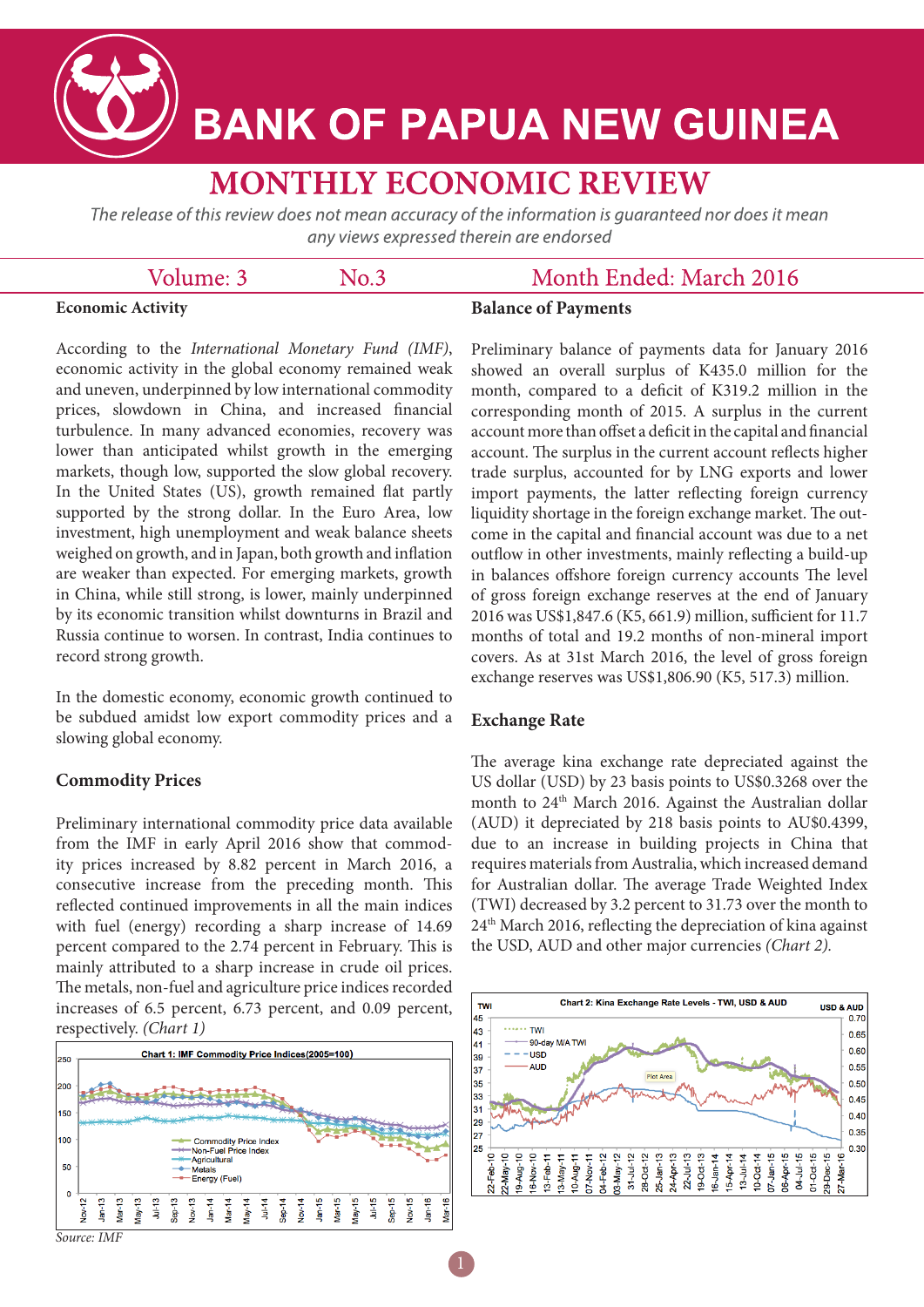#### **Inflation**

Annual headline Retail Price Index (RPI) to February 2016 increased by 5.0 percent, compared to the 3.0 percent increase in January 2016. There were price increases of 13.0 percent in 'Medical and health care (exc. Hospital)', 7.2 percent in 'Food' and 4.1 percent in 'Drinks, tobacco and betelnut' expenditure groups. The increase in the 'Food' expenditure group was due to 18.4 percent increase in the price of fruit and vegetables, 9.8 percent increase in cereal prices, 1.8 percent increase in Meat and Fish prices. The increase in 'Drinks, tobacco and betelnut' expenditure group was due to 17.9 percent increase in betel nut price and 4.5 percent increase in alcoholic drinks. Annual RPI ex-seasonal and annual RPI ex-seasonal & fuel both increased by 2.0 percent and 2.3 percent in February, compared to increases of 2.3 percent each in January. While the increase in headline RPI was noted, the underlying measures continued to be low. *(Chart 3*



#### **Domestic Interest rates & Monetary Aggregates**

Over the month to 24th March 2016, the Central Bank Bill (CBB) rate for 28 day term declined to 1.16 percent from 1.20 percent, while there was no auction allocations for the other terms, as the Government issued Treasury bills (T-Bills) in those terms to raise funds. Over the review period, the T-Bill rates for the 91-day, 182-day and 364-day terms increased to 2.80 percent, 4.76 percent and 7.71 percent, respectively, from 2.77 percent, 4.74 percent and 7.71 percent. The weighted average interest rates on wholesale deposits above K500,000 increased for all maturities except for the 30-day term. The weighted average rates for the 60-day, 90-day and 180-day rose to 1.44 percent, 2.62 percent and 4.19 percent, respectively, from 0.42 percent, 1.17 percent and 3.35 percent, while the 30-days rate fell to 0.60 percent from 0.92 percent. (Chart 4)

There was no interbank deal done during the month. For the same period, there was no repo borrowing; however, an amount of K230.0 million was matured.



Broad money supply increased by 4.8 percent over the year to February 2016, compared to an increase of 8.3 percent in the corresponding period of 2015. This was driven mainly by increase in net claims on the Government and credit to the public nonfinancial corporations. Monetary base increased by 0.6 percent over the year to February 2016, compared to an increase of 22.4 percent in the corresponding period of 2015.

Commercial bank lending extended to public non-financial corporations, other financial corporations and other resident sectors increased by K75.5 million to K11, 796.5 million between December 2015 and week-ending 24th March 2016. This reflected advances to the retail, Government, construction, wholesale, agriculture and services sectors. Over the year to 24<sup>th</sup> March 2016, the weekly average lending by banks increased by 10.9 percent to K11,208.2 million. Total deposits at commercial banks decreased by K337.9 million to K20,018.3 million between December 2015 and week-ending 24<sup>th</sup> March 2016, reflecting withdrawals by the manufacturing, mining, petroleum, Government, retail, construction and transport sectors. Over the year to 24th March 2016, the weekly average deposits increased by 4.3 percent to K19, 767.4 million.

#### **Monetary Policy**

The Bank kept the Kina Facility Rate (KFR) at 6.25 percent for March 2016. The Bank will work on operationalising the new monetary policy signalling rate that was announced in the 2016 March MPS.